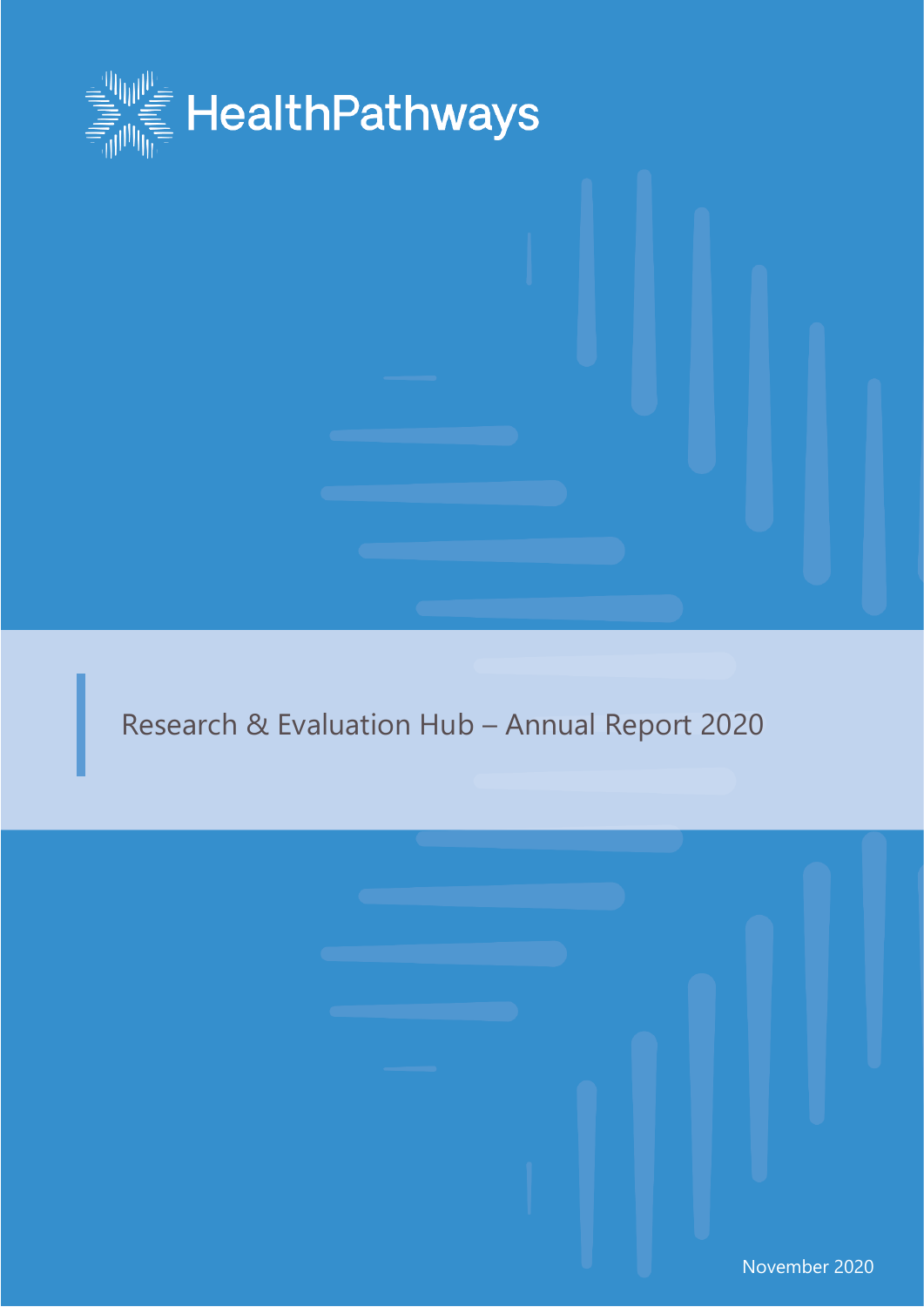

## **Research & Evaluation Hub Annual Report 2020**

## Introduction

This report summarises the activity of the Research and Evaluation (R&E) Hub during its first year of operation, between the 25<sup>th</sup> November 2019 and 25<sup>th</sup> November 2020.

The R&E Hub was established to encourage, assist, facilitate, and seek out research opportunities in R&E in the HealthPathways (HP) platform (hospital and community). The first phase (first 6 months) of the R&E Hub's activity was devoted to building the foundation of the R&R hub and establishing the R&E Hubs presence in the community. This included:

- Drafting the R&E Hub Terms of Reference & Implementation Plans
- Reviewing publications & previous R&E material
- Commissioning the:
	- o R&E Website
	- o publication database
- Initial community outreach (relationship building).

The second phase of the R&E Hub built on the first phase and expanded the relationship building to researchers and the wider health community.

The Covid-19 pandemic had a large impact on the R&E Hub's planned relationship building activities in 2020. During the pandemic communication was limited and other activities postponed allowing the regions to focus on Covid-19. The initial relationship plan was anchored around the May 2020 HealthPathways Conference, which would have introduced the R&E Hub and manager to the HealthPathways community, and the evaluation framework was going to feature as a workshop component.

The R&E relationship building activities were deferred until Covid-19 subsided and the next series of regional forums began, which started in late June. After the regional forums, the R&E manager proactively followed up with each region to arrange and conduct individual meetings. These follow up meetings have been used to establish a one-to-one relationship, inform the Evaluation Framework design, and develop the People & Projects database of planned R&E work.

It was important to understand the HP community R&E needs and limitations before approaching the wider health system. In October, the second phase of the R&E Hub began with R&E manager expanded the relationship building to include the wider health community. Initially sending emails to previous HealthPathways researchers, then approaching research institutes.

Rather than start with a multitude of research institutes the R&E Hub manager started at the top, and focussed on Australia, which has the most opportunities for R&E growth. The Australian Health Research Alliance (AHRA) is a peak researcher body representing 10 organisations that in turn represent 95% of Australia's academic and research teams, and 78% of its acute health services. The R&E Hub manager arranged a meeting with the AHRA chairman to discuss HealthPathways. A positive outcome from this meeting was an invitation to present at the next board meeting on the 30th November. This meeting would have representatives from health translation centres across Australia and has the potential to form substantial strategic partnerships. The R&E hub manger met with the strategic group and passed the presentation opportunity to Andy Froggatt – Director of Strategic Partnerships Global.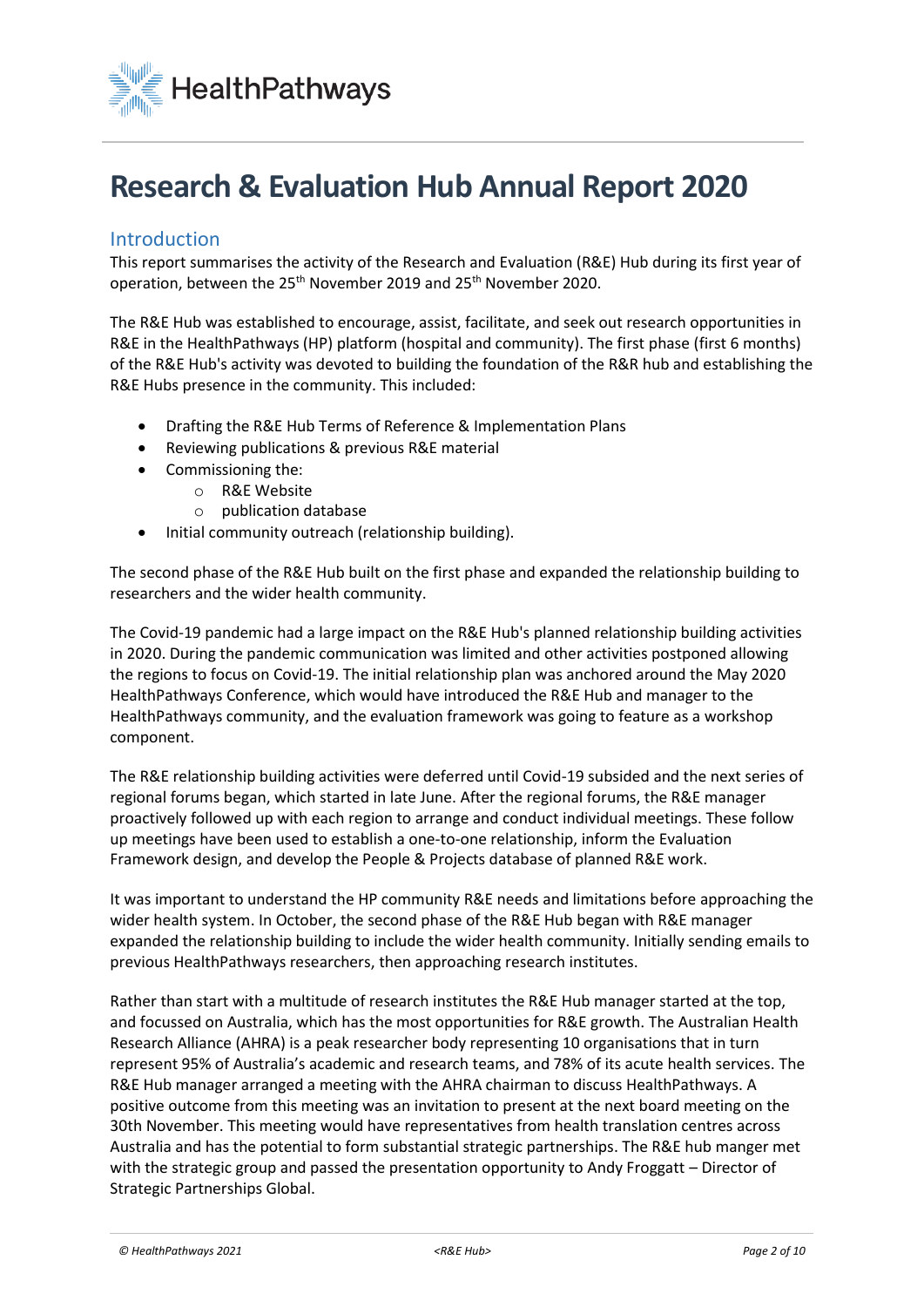

## Research & Evaluation Hub Site Usage

Data extracted from  $1^{st}$  June to  $30^{th}$  November – using a normalised view to exclude internal usage, the normalised view was created on the 26<sup>th</sup> May 2020. Since the R&E Hub is part of the HP community site a filter is used to limits data to R&E Hub pages. However, this might also reduce the sessions, as a session begins when a user interacts with the site (the HP community).

A spike in PV activity was observed in July which coincided with the Regional Forums when the R&E Hub manager presented and introduced the R&E Hub (see Figure 1).



#### **Figure 1** – Monthly Page View & Sessions.

|               | <b>Page Title</b>                      | <b>Page Views</b> | Page Views v | Avg. Time on Page |
|---------------|----------------------------------------|-------------------|--------------|-------------------|
| 1.            | Research and Evaluation Hub            | 463               | 30.38%       | 00:00:31          |
| $\mathcal{L}$ | Publication Database                   | 243               | 15.94%       | 00:02:08          |
| 3.            | Key Publications                       | 198               | 1299%        | 00:01:10          |
| 4             | Case Studies                           | 181               | 11.88%       | 00:01:09          |
| 5.            | Evaluation                             | 149               | 9.78%        | 00:01:36          |
| 6             | Research                               | 67                | 44%          | 00:00:24          |
| 7             | Evaluation Examples                    | 63                | 4.13%        | 00:03:31          |
| 8.            | Evaluation Framework Project           | 49                | 3.22%        | 00:00:42          |
| 9.            | HealthPathways Community > Resear      | 29                | 1.9%         | 00:00:16          |
| 10.           | Access to HealthPathways Data or Sites | 25                | 1.64%        | 00:00:20          |
|               |                                        |                   |              |                   |

 $1 - 16 / 16$  $\,<$  $\rightarrow$ 

#### **Table 1** – Top 10 pages

Table 1 displays the Top 10 pages that have been viewed on the Research Hub. The home page (landing page) had 463-page views (PVs) and the Publication Database 243 PVs. The majority of activity was from Australia, followed by New Zealand, and then the United Kingdom. Activity from non-HealthPathways regions was also observed, e.g., USA 51 PVs.

The Publication Database PVs are not a true indication of PV activity, it is likely to be substantial larger. Unfortunately, Google Analytics only records the first entry and not any of the subsequent activity and it is not possible to identify the individual pages that have in been viewed in the Publication Database. This functionality has been deemed of low importance and may be introduced if spare IT development time becomes available.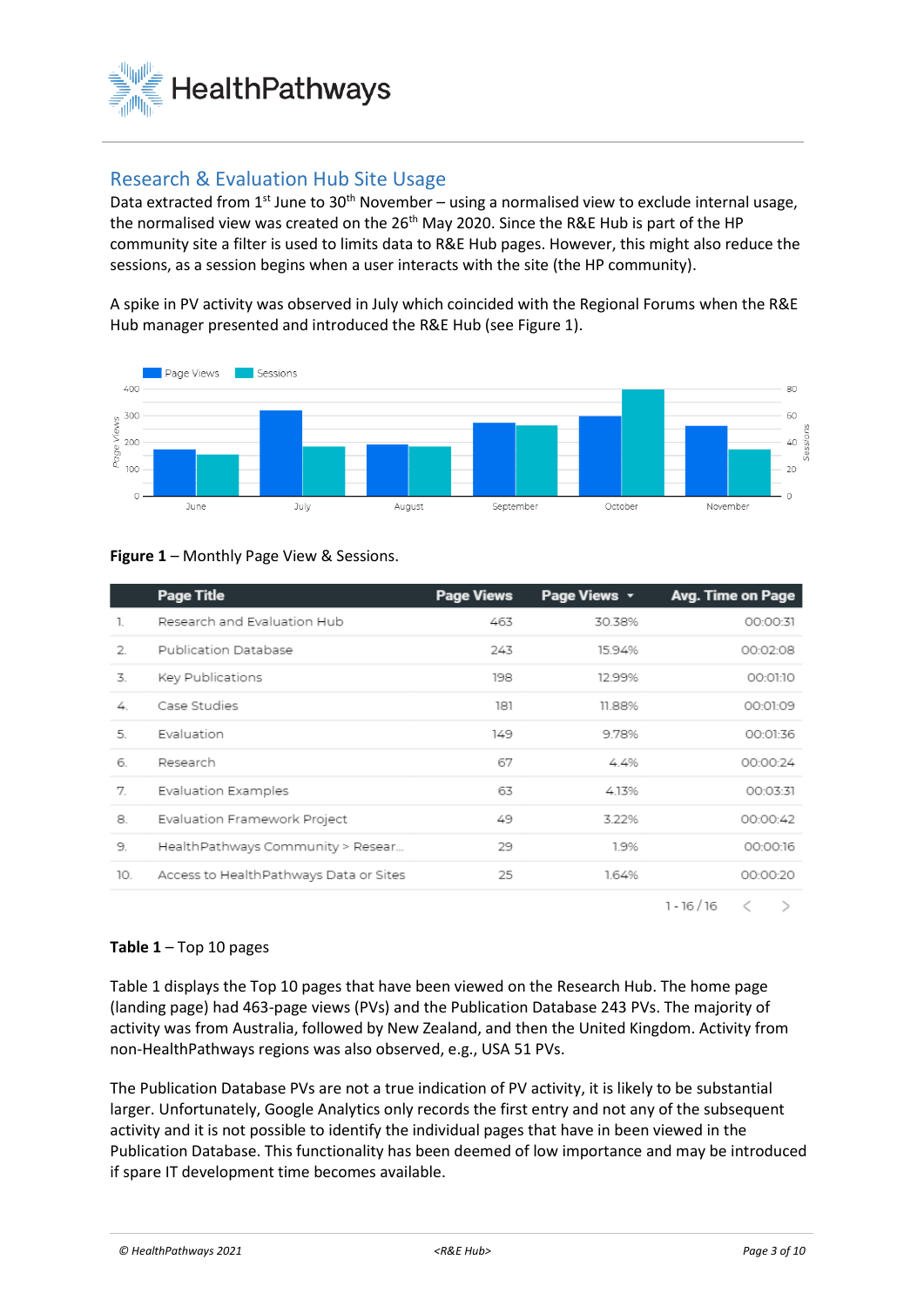

## Relationship Building

After the June Regional Forums the R&E Hub manager had 37 one-to-one meetings with regions in the HealthPathways community. These meetings discussed the R&E Hub, their R&E approach, and any R&E projects (planned or in-progress). The outcomes from these meetings also informed the development of the Evaluation Framework.

Summary of HealthPathways community discussions:

#### **R&E Hub**

Publication database has been very helpful. Generally positive feedback about the R&E Hub's purpose and goals, with some regions wishing it been done earlier.

**Simple R&E advice** – Complex and large R&E projects will most likely be commissioned and conducted by an external agency or with internal expertise. Therefore, the Evaluation Framework, resources and advice needs to be kept simple and aimed at programme managers with limited resources.

**Data access & variability** can be an obstacle due to different systems across multiple organisations. This is a more of an issue when HP regions have multiple organisations to contend with (e.g., Auckland and Murray):

- $\circ$  Access privacy and sharing
- o Variability different methods & systems (patient coding)
- o Veracity across different PHNs LHDs DHBs

This can be hard to deal with especially with limited R&E resources. To mitigate with this some regions avoid using this data and focus their R&E efforts towards qualitative methods with their primary audience, GPs.

**Dashboards** which are optimised to support executive engagement and save programme managers time would be beneficial. This would also support the implementation and regular reporting aspects of the Evaluation Framework.

**Timeline** – as regions progress the "value" of HP is often accepted and there is less demand to conduct program evaluations that prove value. More "mature" regions appear to be interested in case studies that focus on smaller service redesign/clinical audits. However, new executives may still require proof of value.

In additional to ad hoc support and data requests the R&E Hub has also provided feedback to the HP community for future evaluation projects:

- Nepean Blue Mountains attending evaluation working group meetings and provided feedback
- Mid and North Coast provided feedback to their evaluation plan
- ACT and SNSW provided feedback to their evaluation plan
- Tasmania provided feedback to their evaluation plan
- Southern provided material and feedback to aid their evaluation plan

#### Issues & barriers

• **Google Analytics** is an important data set for evaluations; however, the R&E hub manager only provides limited assistance to regions as it is considered out of scope.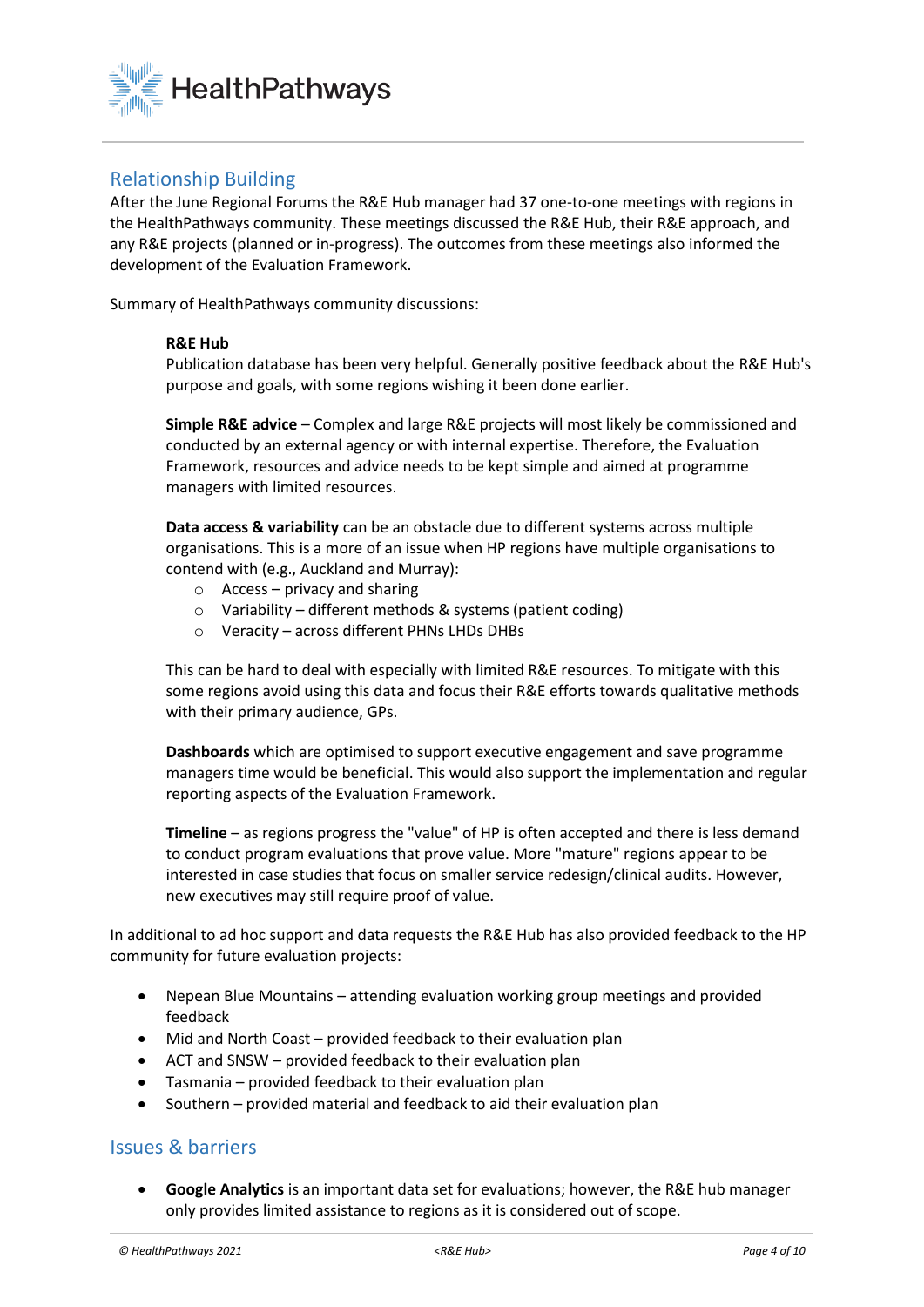

- **Covid-19** has delayed the R&E Hub relationship building. However, it has also been the catalyst for increased pathway sharing and adoption of the lead region model. Long-term the lead region model has potentially greater research value and may increase the research interest from larger entities, e.g., translation research centres and state-wide research initiatives.
- **Active research & evaluation** is out of scope for the R&E Hub. The R&E Hub is passive in its approach to R&E of HealthPathways, relying on other entities to drive research. A more active role may be required to achieve outputs.

### Year 2

The second year will focus on expanding external research relationships while continuing to build the HealthPathways community research and evaluation capability. Focusing on:

#### **Research**

- Pathway sharing (lead region model) has good research potential and needs to be promoted to research institutes.
- Promoting HealthPathways usage in research
	- o Australian translation centres
	- o Identified researchers

#### **Relationships**

- **•** Relationship building wider HealthPathways community Projects & People database **Support**
- Evaluation Framework Implementation & adoption
- Conference/webinar presentations to raise HealthPathways research profile
- Focus R&E Hub support on regions that are need more support, planning & conducting R&E
- Creating a dashboard (TBC). This will also include updating the:
	- o implementation framework
	- o online help

### **Conclusion**

The Research and Evaluation Hub has achieved the initial goals set for Phase 1, which focussed on the creation, and launching of the R&E Hub site and publication database. Relationship building was heavily disrupted by Covid-19 and moved into Phase 2. The relationship building only began in late June. Phase 2 is ongoing as it is predominately concerned with establishing relationships with the wider health community and researchers.

Increasing research output that identifies the value of HealthPathways is a long-term process, particularly as the R&E Hub has adopted a passive approach and is reliant on other entities producing the work. Generally, the HealthPathways community has little spare capacity to engage in research, therefore collaboration with research institutes is necessary.

The R&E Hub has been beneficial and supported R&E efforts in the HealthPathways community. However, some aspects have not advanced as much as initially planned, due to Covid-19 delaying the relationship building. The R&E Hub manger intends to focus his efforts in 2021 on this, the AHRA presentation is an exceptional start towards this goal.

## **Appendix:**

### **Timeline**

Major activities & events: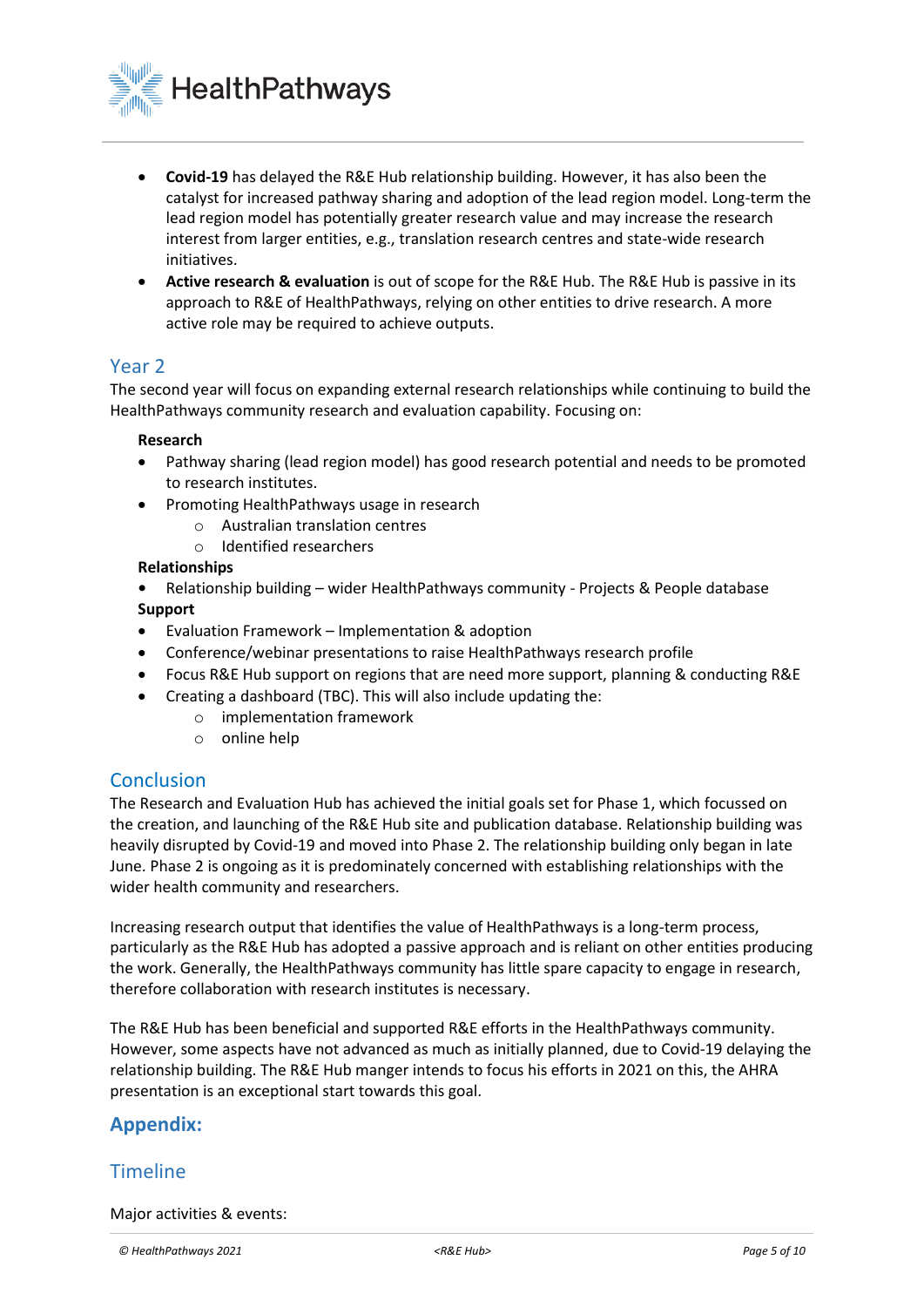

- 25<sup>th</sup> November 2019 Start of role
- 6<sup>th</sup> December 2019 Initial Steering Group Meeting (with limited attendance)
- $\bullet$  5<sup>th</sup> February 2020 1<sup>st</sup> Steering Group Meeting
- **20th March 2020 – R&E Hub website live**
- March April May **Covid-19**
	- o Conference cancelled
	- o Regional Forums pivoted to Covid-19 response
	- o reduced communications to regions
	- 22<sup>nd</sup> April HealthPathways community news item (first R&E Hub communication to region)
- $\bullet$  10<sup>th</sup> June 2020 2<sup>nd</sup> Steering Group Meeting
- $24<sup>th</sup>$  June  $1<sup>st</sup>$  Regional Forum
	- o **Start of HP community relationship building**
- $\bullet$  20<sup>th</sup> August last Regional Forum
- $\bullet$  16<sup>th</sup> September 2020 3<sup>rd</sup> Steering Group Meeting
- **•** 2<sup>nd</sup> October Start of Phase 2 wider community relationship building
- $25<sup>th</sup>$  November 2020 1<sup>st</sup> Annual Report
- $\bullet$  30<sup>th</sup> November ARHA presentation
- $2<sup>nd</sup>$  December 2020 4<sup>th</sup> Steering Group Meeting

## Activities – completed

- Initial R&E Hub documentation TOR and strategic plan (Phase 1 & 2)
- R&E Hub website
- R&E Hub publications database
- Progress vs Plan Report
- R&E Hub usage & feedback
- Evaluation Framework Draft
- Implementation Guide Draft
- Ad hoc support to other CSMs and other SNZ teams (e.g., Leading Lights)

#### **Metrics**

| R&E Hub (1 Jun - 30 November 2020)   |       |
|--------------------------------------|-------|
| Page views                           | 1,524 |
| Sessions                             | 273   |
| <b>Users</b>                         | 567   |
| Presentations                        |       |
| <b>Regional Forums</b>               | 7     |
| <b>Meetings</b>                      |       |
| Initial region meetings (one-to-one) | 37    |
| <b>Steering Group</b>                | 5     |
| Meetings logged (Hub Spot)           | 45    |
|                                      |       |
| Requests (Research)                  |       |
| Data extraction (via tech team)      | 2     |
| Data extraction                      |       |
| <b>Site Access</b>                   |       |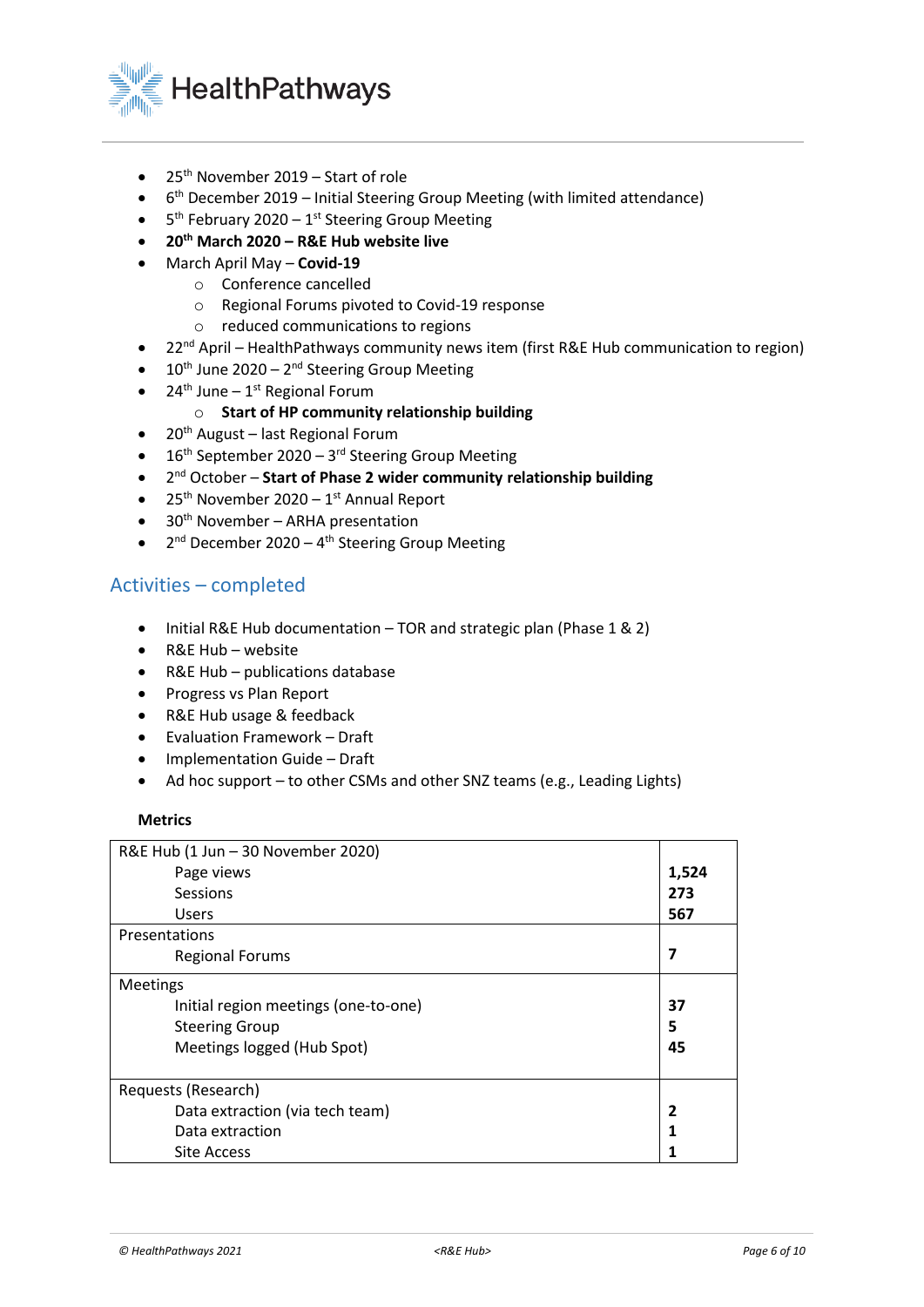

## Business as Usual (BAU)

BAU consists of providing support as required on an ad hoc basis and regular communications with the HealthPathways community via the regional forums.

- 1. Support HealthPathways with R&E as required (dependant on their R&E activity)
	- maintain and strengthen relationships
	- provide evaluation/research feedback and help/advice as required
	- promote collaborations
- 2. Maintain R&E databases & website (contacts, publications, funding, projects)
- 2. Identify and promote new opportunities (R&E projects, collaborations, and funding opportunities)
- 3. Liaise with external research and triage research requests
- 4. Regularly present at the regional forums
	- promote R&E
	- highlight any items of interest e.g., funding, publications, or R&E opportunities
- 5. Relationship building growing the People & Projects database
	- usual suspects who may be interested in research activities (names and interests via pers. comms)
	- active researchers who are publishing articles on HealthPathways
	- local universities work with each region to identify local researchers/opportunities e.g., their local university
	- national & state bodies (research institutes)
- 6. Support CSMs and other teams (e.g., Leading Lights) as required

## Key Performance Indicators (KPIs) – Strategic Planning Document

**Short Term (first 6 months) –** Establish the Hub

| Domain/Category                                 | <b>Task</b>                          | <b>Measurable output</b>                                  |  |
|-------------------------------------------------|--------------------------------------|-----------------------------------------------------------|--|
| <b>Steering Group</b>                           | <b>Quarterly Meetings</b>            | Agendas<br>Meeting notes                                  |  |
|                                                 | <b>Terms of Reference</b><br>(ToR)   | ToR document                                              |  |
|                                                 | Initial Strategic Plan<br>(6 months) | Short term                                                |  |
|                                                 |                                      | Long term<br>$\bullet$                                    |  |
|                                                 | R&E Hub Data Policy                  | Data quality policy<br>$\bullet$                          |  |
|                                                 |                                      | Data access & sharing policy<br>$\bullet$                 |  |
| Website (co-located<br>on HP community<br>site) | Website pages                        | Live pages:<br>Overview<br>Contact information            |  |
|                                                 | <b>Publication database</b>          | Database functionality:<br>Searchable<br>Tags / key words |  |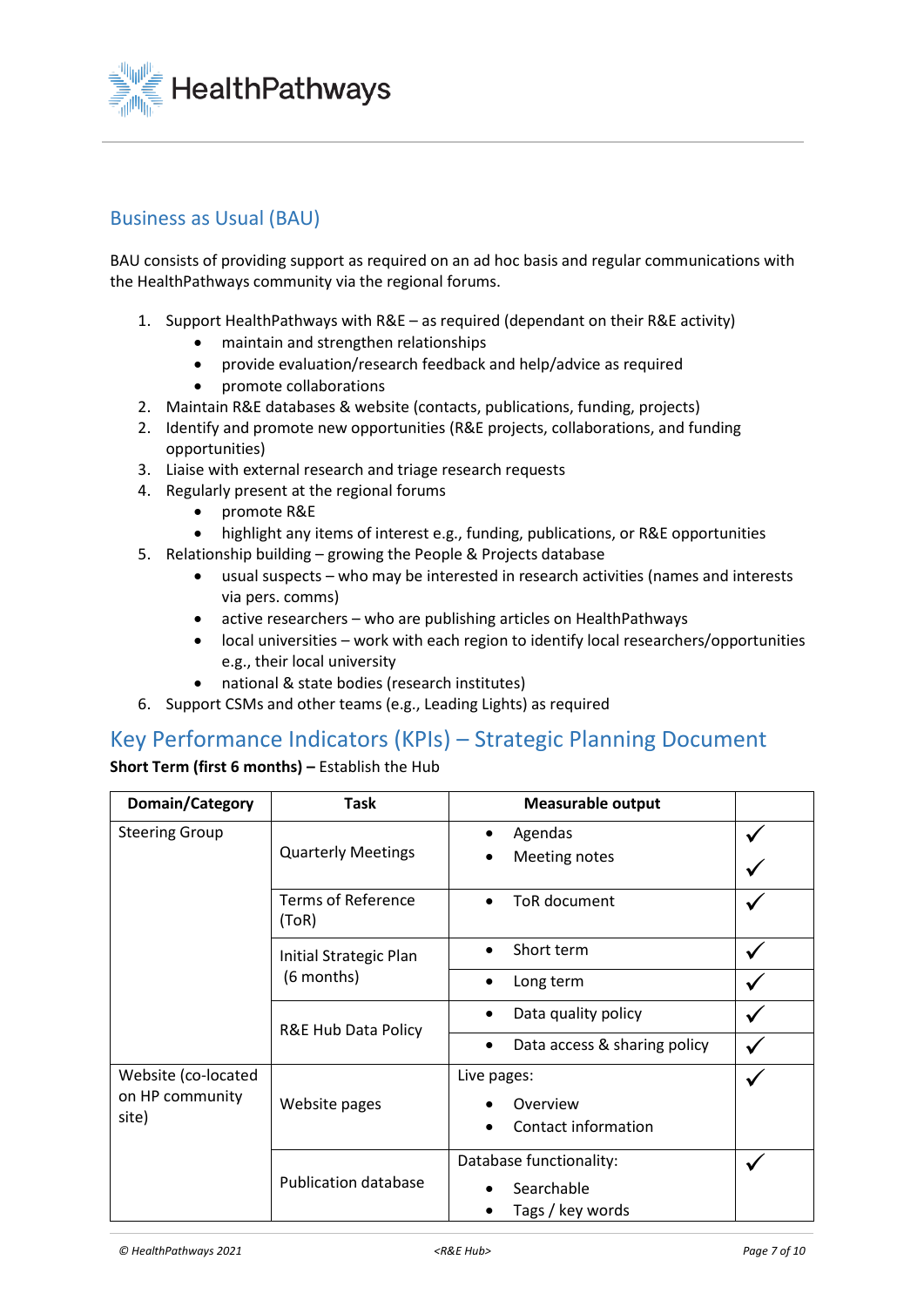

|                                 | Value propositions<br>linked to research                             | Live page                                                                                                                   | Andy &<br>lan |
|---------------------------------|----------------------------------------------------------------------|-----------------------------------------------------------------------------------------------------------------------------|---------------|
|                                 | <b>Guidance &amp; Resources</b><br>Funding opportunities<br>database | Live pages:<br><b>Evaluation guidelines</b><br>Research guidelines<br>$\bullet$<br>List of resources (private)<br>$\bullet$ |               |
| Relationship<br><b>Building</b> | Community / Regions                                                  | Agendas<br>Meeting notes<br>Hubspot / Asana                                                                                 | (public)      |
|                                 | Key institutions &<br>partnerships                                   | Agendas<br>Meeting notes<br>Hubspot / Asana                                                                                 |               |
|                                 | Communications                                                       | HP platform members<br>$\bullet$<br>Regional Forums (Mar/Apr)                                                               |               |
| 2020 HP Conference              | Presentation &<br>soliciting hub feedback                            | Presentation<br>Feedback received                                                                                           | ×<br>x        |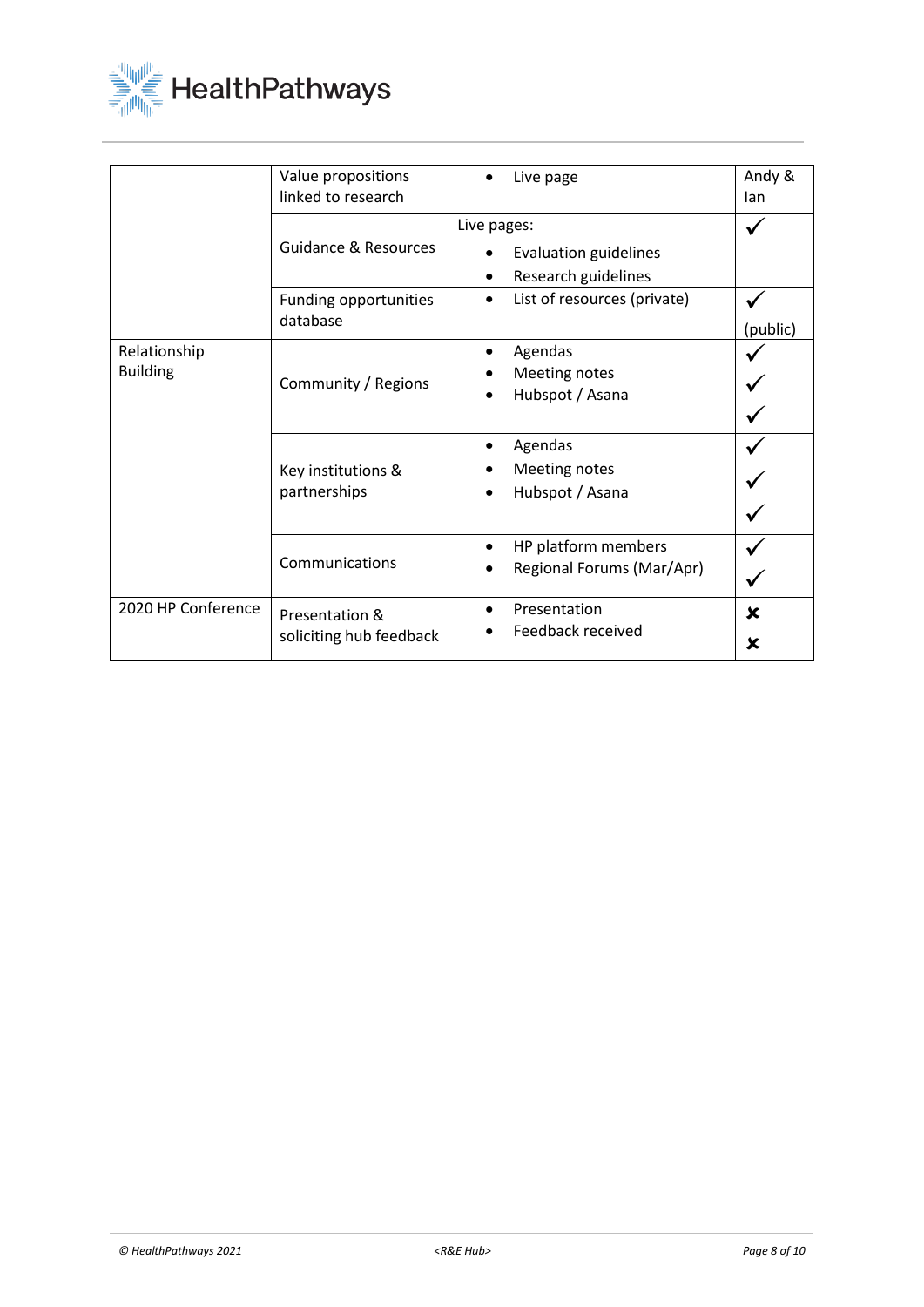

## HealthPathways Outputs

Tables 1 & 2 tabulate the HealthPathways (focused) outputs that are hosted on the R&E Hub publication database. These outputs are directly focussed on HealthPathways. There are more publications that mention and include HealthPathways as a component, but these have not been included in the following tables.

Table 1.

| (HealthPathways Focused)        |                       |        |                   |        |              |        |                        |
|---------------------------------|-----------------------|--------|-------------------|--------|--------------|--------|------------------------|
|                                 | <b>Clinical Study</b> |        | <b>Evaluation</b> |        | Conference   |        | <b>Total</b><br>(year) |
|                                 | Journal               | Report | Journal           | Report | Presentation | Poster |                        |
| 2020                            |                       |        | $\overline{2}$    | 1      |              |        | 3                      |
| 2019                            | 2                     |        | 1                 | 4      |              |        | 7                      |
| <b>Total</b><br>(since<br>2019) | 2                     |        | 3                 | 5      |              |        | 10                     |

#### **Research & Evaluation Outputs by Type**

Table 2.

#### **List of 2020 Research Outputs**

(HealthPathways Focused)

| <b>Title</b>                                                                                        | <b>Type</b> | Main<br>Methodology | <b>Resource</b> | Journal/Conference                      | 1 <sup>st</sup> Author |
|-----------------------------------------------------------------------------------------------------|-------------|---------------------|-----------------|-----------------------------------------|------------------------|
| Evaluation of<br>HealthPathways:                                                                    | Evaluation  | Survey              | Journal         | Australian Health<br>Review             | Goddard-Nash,<br>Arran |
| HealthPathways<br>COVID-19 Content                                                                  | Evaluation  | <b>Interviews</b>   | Report          |                                         | <b>HealthPathways</b>  |
| HealthPathways: a<br>detailed analysis of<br>utilisation trends in<br>the northern<br>Sydney region | Evaluation  | Google<br>Analytics | Journal         | Australian Journal<br>of Primary Health | Lind, Kimberly         |